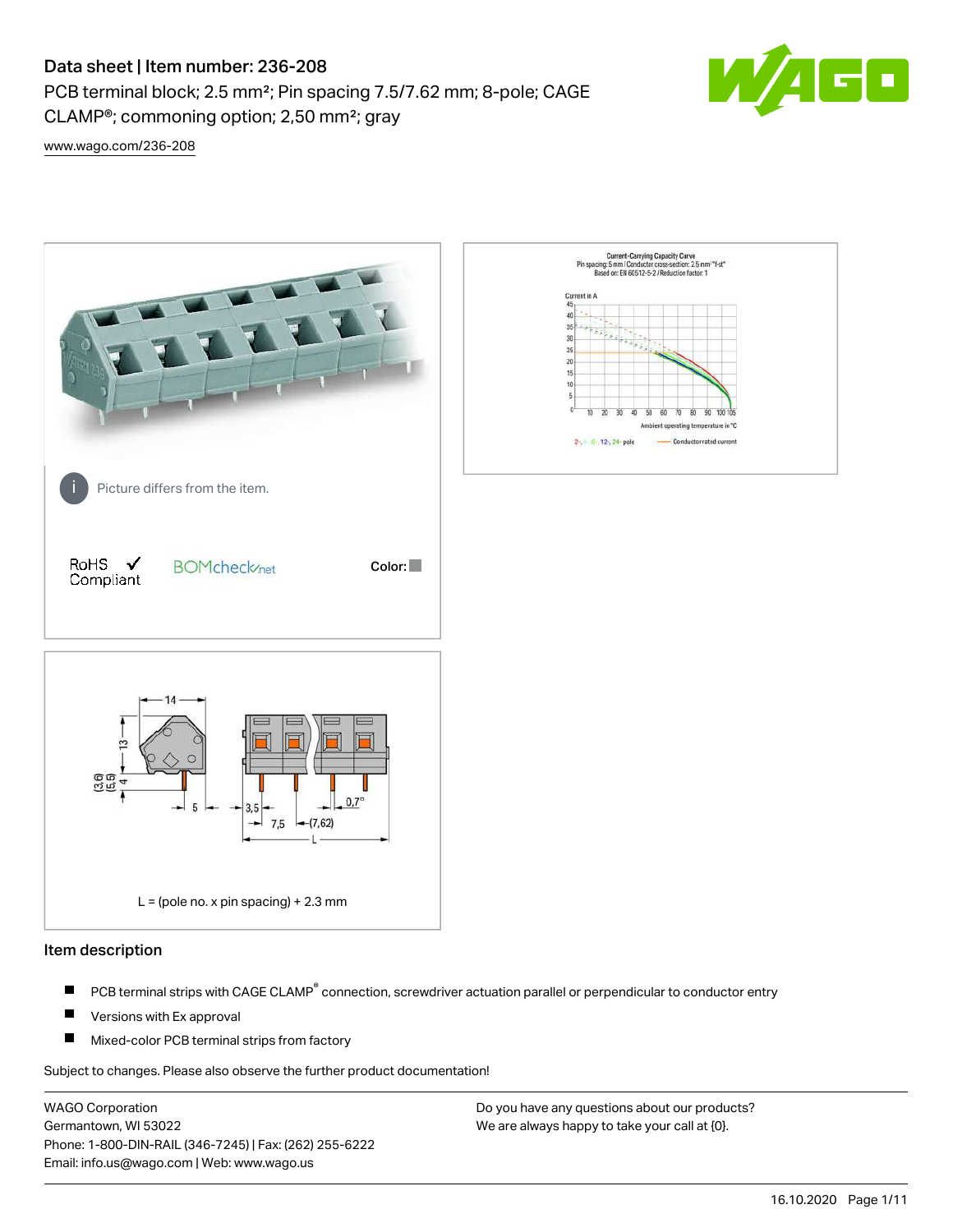

- $\blacksquare$ Operating tools for factory wiring
- $\blacksquare$ 45° conductor entry angle permits a wide range of applications and wiring options
- $\blacksquare$ Set to metric or inch pin spacing by compressing PCB terminal strips or pulling them apart

### Data

# Electrical data

### Ratings per IEC/EN 60664-1

| Ratings per                 | IEC/EN 60664-1                                                        |
|-----------------------------|-----------------------------------------------------------------------|
| Rated voltage (III / 3)     | 400 V                                                                 |
| Rated surge voltage (III/3) | 6 <sub>kV</sub>                                                       |
| Rated voltage (III/2)       | 630 V                                                                 |
| Rated surge voltage (III/2) | 6 <sub>k</sub> V                                                      |
| Nominal voltage (II/2)      | 1000V                                                                 |
| Rated surge voltage (II/2)  | 6 kV                                                                  |
| Rated current               | 24 A                                                                  |
| Legend (ratings)            | $(III / 2)$ $\triangle$ Overvoltage category III / Pollution degree 2 |

### Ratings per UL 1059

| Approvals per                  | UL 1059 |
|--------------------------------|---------|
| Rated voltage UL (Use Group B) | 300 V   |
| Rated current UL (Use Group B) | 15 A    |
| Rated voltage UL (Use Group D) | 300 V   |
| Rated current UL (Use Group D) | 10 A    |

### Ratings per CSA

| Approvals per                   | CSA   |
|---------------------------------|-------|
| Rated voltage CSA (Use Group B) | 300 V |
| Rated current CSA (Use Group B) | 15 A  |
| Rated voltage CSA (Use Group D) | 300 V |
| Rated current CSA (Use Group D) | 10 A  |

### Connection data

| Connection technology | CAGE CLAMP                              |
|-----------------------|-----------------------------------------|
| Actuation type        | Operating tool                          |
| Solid conductor       | $0.08$ 2.5 mm <sup>2</sup> / 28  12 AWG |

Subject to changes. Please also observe the further product documentation!

| <b>WAGO Corporation</b>                                | Do you have any questions about our products? |
|--------------------------------------------------------|-----------------------------------------------|
| Germantown, WI 53022                                   | We are always happy to take your call at {0}. |
| Phone: 1-800-DIN-RAIL (346-7245)   Fax: (262) 255-6222 |                                               |
| Email: info.us@wago.com   Web: www.wago.us             |                                               |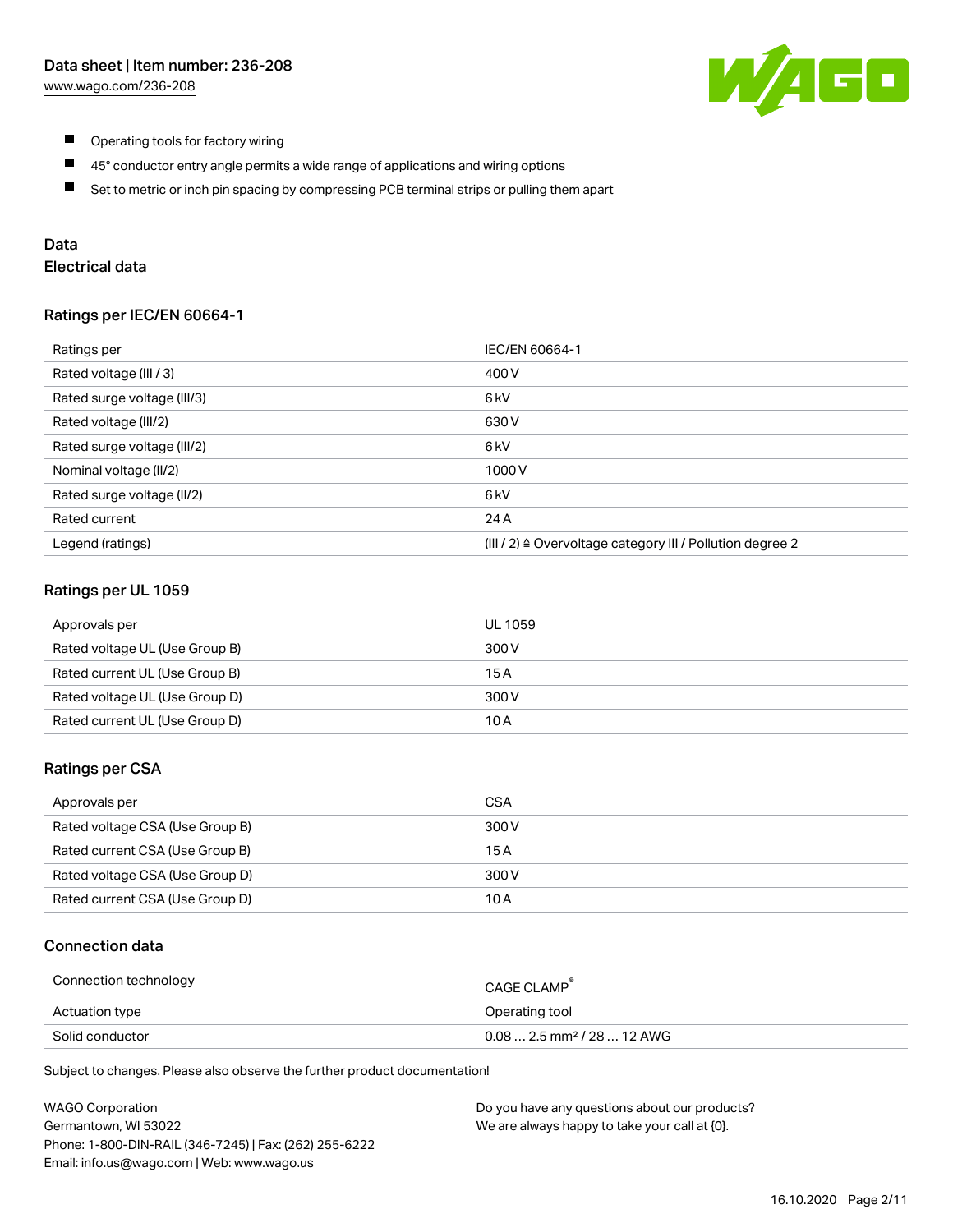[www.wago.com/236-208](http://www.wago.com/236-208)



| Fine-stranded conductor                           | $0.08$ 2.5 mm <sup>2</sup> / 28  12 AWG |
|---------------------------------------------------|-----------------------------------------|
| Fine-stranded conductor; with insulated ferrule   | $0.251.5$ mm <sup>2</sup>               |
| Fine-stranded conductor; with uninsulated ferrule | $0.251.5$ mm <sup>2</sup>               |
| Strip length                                      | $56$ mm / 0.2  0.24 inch                |
| Conductor connection direction to PCB             | 45°                                     |
| Pole No.                                          | 8                                       |
| Total number of connection points                 | 8                                       |
| Total number of potentials                        | 8                                       |
| Number of connection types                        |                                         |
| Number of levels                                  |                                         |
| Note (conductor cross-section)                    | 12 AWG: THHN, THWN                      |

# Physical data

| Pin spacing                          | 7.5/7.62 mm / 0.295/0.3 inch |
|--------------------------------------|------------------------------|
| Width                                | 62.3 mm / 2.453 inch         |
| Height                               | 17 mm / 0.669 inch           |
| Height from the surface              | 13 mm / 0.512 inch           |
| Depth                                | 14 mm / 0.551 inch           |
| Solder pin length                    | 4 mm                         |
| Solder pin dimensions                | $0.7 \times 0.7$ mm          |
| Drilled hole diameter with tolerance | $1.1$ <sup>(+0.1)</sup> mm   |

# PCB contact

| PCB contact                         | THT                                      |
|-------------------------------------|------------------------------------------|
| Solder pin arrangement              | over the entire terminal strip (in-line) |
| Number of solder pins per potential |                                          |

# Material Data

| Color                       | gray                                  |
|-----------------------------|---------------------------------------|
| Material group              |                                       |
| Insulation material         | Polyamide (PA66)                      |
| Flammability class per UL94 | V <sub>0</sub>                        |
| Clamping spring material    | Chrome nickel spring steel (CrNi)     |
| Contact material            | Electrolytic copper $(E_{\text{CL}})$ |
| Contact plating             | tin-plated                            |
| Fire load                   | $0.156$ MJ                            |

Subject to changes. Please also observe the further product documentation!

| <b>WAGO Corporation</b>                                | Do you have any questions about our products? |
|--------------------------------------------------------|-----------------------------------------------|
| Germantown, WI 53022                                   | We are always happy to take your call at {0}. |
| Phone: 1-800-DIN-RAIL (346-7245)   Fax: (262) 255-6222 |                                               |
| Email: info.us@wago.com   Web: www.wago.us             |                                               |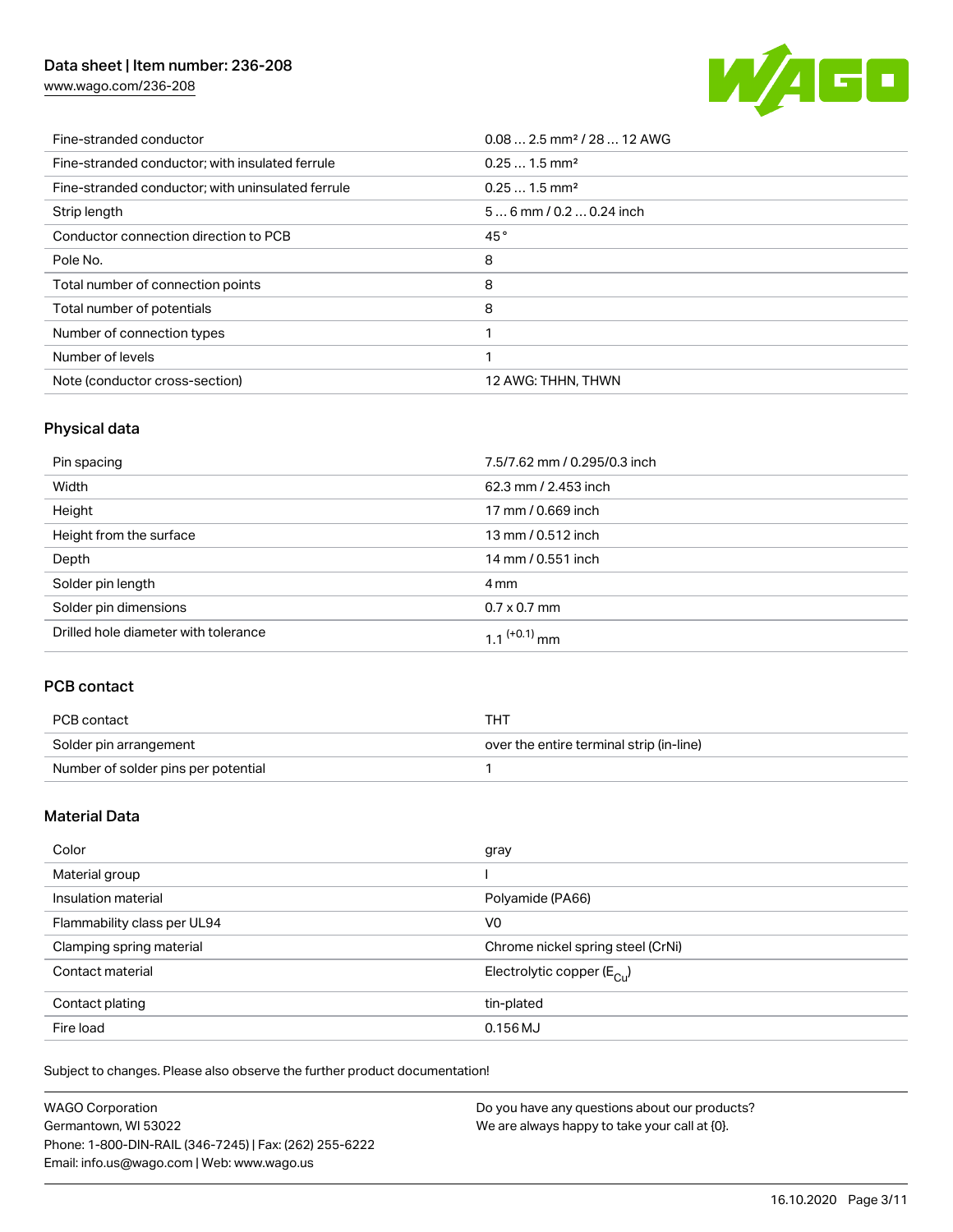[www.wago.com/236-208](http://www.wago.com/236-208)



| Weight                            | 8.6 g |
|-----------------------------------|-------|
| <b>Environmental Requirements</b> |       |

### Commercial data

| Product Group         | 4 (Printed Circuit) |
|-----------------------|---------------------|
| Packaging type        | <b>BOX</b>          |
| Country of origin     | CН                  |
| <b>GTIN</b>           | 4044918768016       |
| Customs tariff number | 85369010000         |

### Approvals / Certificates

### Country specific Approvals

|              |                                               |                                 | Certificate     |
|--------------|-----------------------------------------------|---------------------------------|-----------------|
| Logo         | Approval                                      | <b>Additional Approval Text</b> | name            |
| 11           | <b>CCA</b><br><b>DEKRA Certification B.V.</b> | EN 60947                        | NTR NL-<br>7109 |
| <sup>1</sup> | <b>CCA</b><br><b>DEKRA Certification B.V.</b> | EN 60998                        | NTR NL-<br>7195 |
| KEMA         | <b>CCA</b><br><b>DEKRA Certification B.V.</b> | EN 60947                        | 2168090.01      |
|              | <b>CSA</b><br><b>DEKRA Certification B.V.</b> | C22.2 No. 158                   | 1673957         |

### Ship Approvals

| Logo                                                                       | Approval                  | <b>Additional Approval Text</b> | Certificate<br>name |
|----------------------------------------------------------------------------|---------------------------|---------------------------------|---------------------|
| 國<br><b>BUREAU</b>                                                         | BV<br>Bureau Veritas S.A. | IEC 60998                       | 11915/D0<br>BV      |
|                                                                            | <b>DNV GL</b>             | $\overline{\phantom{0}}$        | TAE000016Z          |
| Subject to changes. Please also observe the further product documentation! |                           |                                 |                     |
|                                                                            |                           |                                 |                     |

| <b>WAGO Corporation</b>                                |
|--------------------------------------------------------|
| Germantown, WI 53022                                   |
| Phone: 1-800-DIN-RAIL (346-7245)   Fax: (262) 255-6222 |
| Email: info.us@wago.com   Web: www.wago.us             |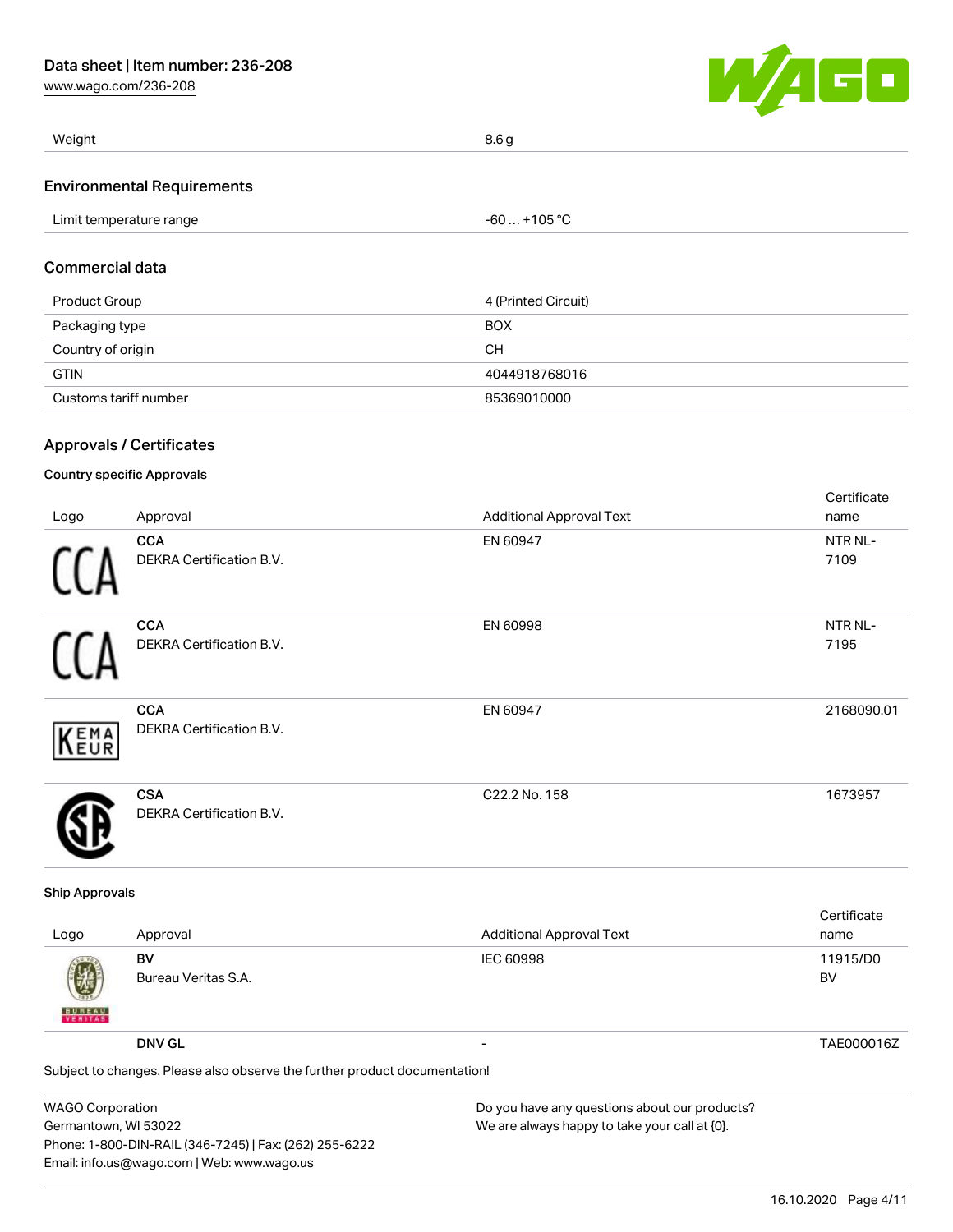

Det Norske Veritas, Germanischer Lloyd

### UL-Approvals

|      |                                |                                 | Certificate |
|------|--------------------------------|---------------------------------|-------------|
| Logo | Approval                       | <b>Additional Approval Text</b> | name        |
|      | UR                             | <b>UL 1059</b>                  | 20180629-   |
| J    | Underwriters Laboratories Inc. |                                 | E45172      |

# **Counterpart**

### Compatible products

#### Marking accessories

| Item no.: 210-332/750-020<br>Marking strips; as a DIN A4 sheet; MARKED; 1-20 (80x); Height of marker strip: 3 mm; Strip length 182<br>mm; Horizontal marking; Self-adhesive; white | www.wago.com/210-332<br>/750-020 |
|------------------------------------------------------------------------------------------------------------------------------------------------------------------------------------|----------------------------------|
| Item no.: 210-332/762-020<br>Marking strips; as a DIN A4 sheet; MARKED; 1-20 (80x); Height of marker strip: 3 mm; Strip length 182<br>mm; Horizontal marking; Self-adhesive; white | www.wago.com/210-332<br>/762-020 |
|                                                                                                                                                                                    |                                  |
| Item no.: 231-125<br>Testing plug module with contact stud; Pin spacing 7.62 mm / 0.3 in; 2,50 mm <sup>2</sup> ; orange                                                            | www.wago.com/231-125             |
| Item no.: 231-161<br>Testing plug module with contact stud; for 236 Series; Pin spacing 7.5 mm / 0.295 in; gray                                                                    | www.wago.com/231-161             |
|                                                                                                                                                                                    |                                  |
| Item no.: 216-101<br>Ferrule; Sleeve for 0.5 mm <sup>2</sup> / AWG 22; uninsulated; electro-tin plated; silver-colored                                                             | www.wago.com/216-101             |
| Item no.: 216-102<br>Ferrule; Sleeve for 0.75 mm <sup>2</sup> / AWG 20; uninsulated; electro-tin plated; silver-colored                                                            | www.wago.com/216-102             |
| Item no.: 216-103<br>Ferrule; Sleeve for 1 mm <sup>2</sup> / AWG 18; uninsulated; electro-tin plated                                                                               | www.wago.com/216-103             |
|                                                                                                                                                                                    |                                  |

Subject to changes. Please also observe the further product documentation!

WAGO Corporation Germantown, WI 53022 Phone: 1-800-DIN-RAIL (346-7245) | Fax: (262) 255-6222 Email: info.us@wago.com | Web: www.wago.us Do you have any questions about our products? We are always happy to take your call at {0}.

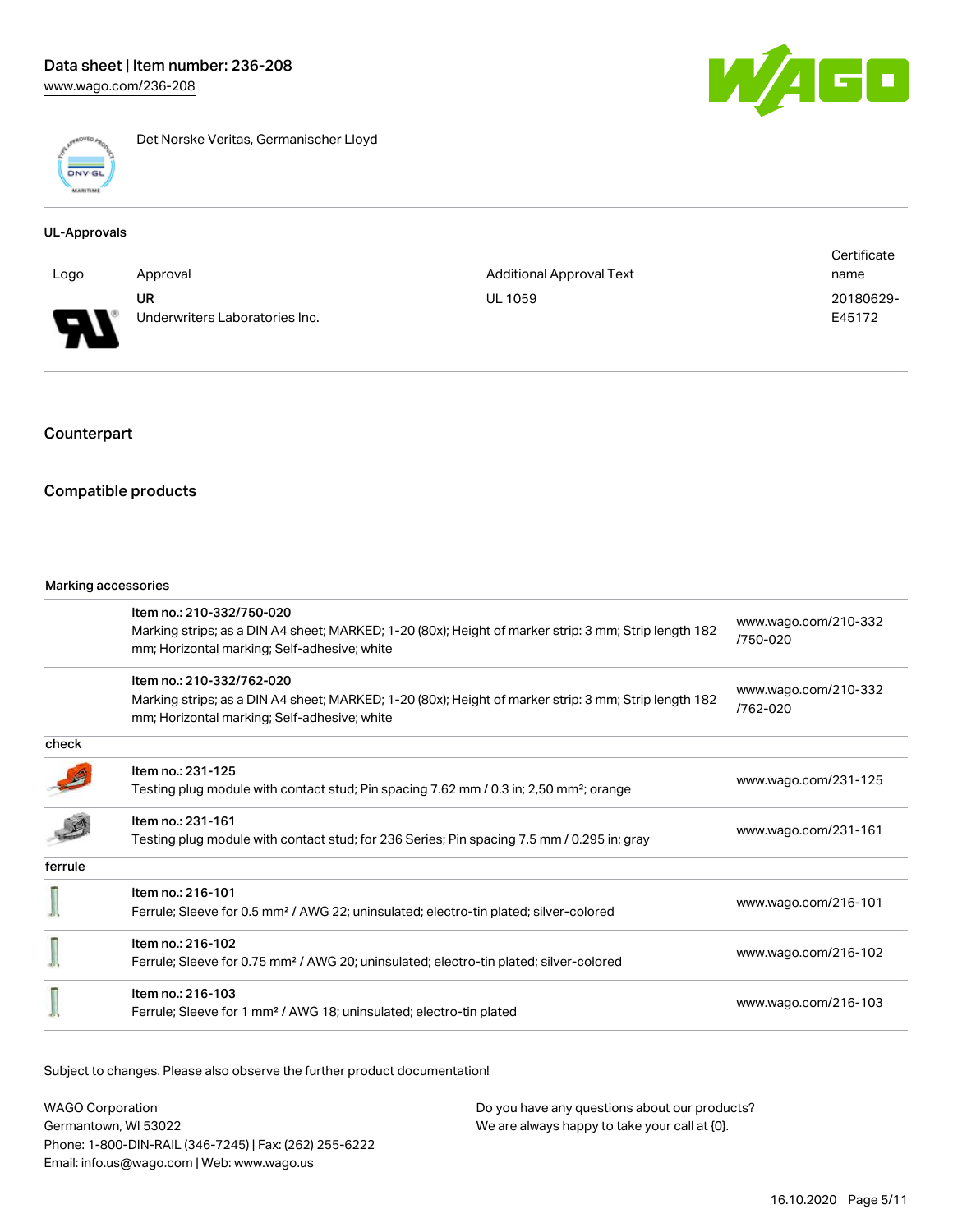[www.wago.com/236-208](http://www.wago.com/236-208)



| Item no.: 216-104<br>Ferrule; Sleeve for 1.5 mm <sup>2</sup> / AWG 16; uninsulated; electro-tin plated; silver-colored                                                                            | www.wago.com/216-104 |
|---------------------------------------------------------------------------------------------------------------------------------------------------------------------------------------------------|----------------------|
| Item no.: 216-121<br>Ferrule; Sleeve for 0.5 mm <sup>2</sup> / AWG 22; uninsulated; electro-tin plated; silver-colored                                                                            | www.wago.com/216-121 |
| Item no.: 216-122<br>Ferrule; Sleeve for 0.75 mm <sup>2</sup> / AWG 20; uninsulated; electro-tin plated; silver-colored                                                                           | www.wago.com/216-122 |
| Item no.: 216-123<br>Ferrule; Sleeve for 1 mm <sup>2</sup> / AWG 18; uninsulated; electro-tin plated; silver-colored                                                                              | www.wago.com/216-123 |
| Item no.: 216-124<br>Ferrule; Sleeve for 1.5 mm <sup>2</sup> / AWG 16; uninsulated; electro-tin plated                                                                                            | www.wago.com/216-124 |
| Item no.: 216-131<br>Ferrule; Sleeve for 0.25 mm <sup>2</sup> / AWG 24; uninsulated; electro-tin plated; silver-colored                                                                           | www.wago.com/216-131 |
| Item no.: 216-132<br>Ferrule; Sleeve for 0.34 mm <sup>2</sup> / AWG 24; uninsulated; electro-tin plated                                                                                           | www.wago.com/216-132 |
| Item no.: 216-141<br>Ferrule; Sleeve for 0.5 mm <sup>2</sup> / 20 AWG; uninsulated; electro-tin plated; electrolytic copper; gastight<br>crimped; acc. to DIN 46228, Part 1/08.92                 | www.wago.com/216-141 |
| Item no.: 216-142<br>Ferrule; Sleeve for 0.75 mm <sup>2</sup> / 18 AWG; uninsulated; electro-tin plated; electrolytic copper; gastight<br>crimped; acc. to DIN 46228, Part 1/08.92                | www.wago.com/216-142 |
| Item no.: 216-143<br>Ferrule; Sleeve for 1 mm <sup>2</sup> / AWG 18; uninsulated; electro-tin plated; electrolytic copper; gastight<br>crimped; acc. to DIN 46228, Part 1/08.92                   | www.wago.com/216-143 |
| Item no.: 216-144<br>Ferrule; Sleeve for 1.5 mm <sup>2</sup> / AWG 16; uninsulated; electro-tin plated; electrolytic copper; gastight<br>crimped; acc. to DIN 46228, Part 1/08.92; silver-colored | www.wago.com/216-144 |
| Item no.: 216-151<br>Ferrule; Sleeve for 0.25 mm <sup>2</sup> / AWG 24; uninsulated; electro-tin plated                                                                                           | www.wago.com/216-151 |
| Item no.: 216-152<br>Ferrule; Sleeve for 0.34 mm <sup>2</sup> / AWG 24; uninsulated; electro-tin plated                                                                                           | www.wago.com/216-152 |
| Item no.: 216-201<br>Ferrule; Sleeve for 0.5 mm <sup>2</sup> / 20 AWG; insulated; electro-tin plated; white                                                                                       | www.wago.com/216-201 |
| Item no.: 216-202<br>Ferrule; Sleeve for 0.75 mm <sup>2</sup> / 18 AWG; insulated; electro-tin plated; gray                                                                                       | www.wago.com/216-202 |
| Item no.: 216-203<br>Ferrule; Sleeve for 1 mm <sup>2</sup> / AWG 18; insulated; electro-tin plated; red                                                                                           | www.wago.com/216-203 |
| Item no.: 216-204<br>Ferrule; Sleeve for 1.5 mm <sup>2</sup> / AWG 16; insulated; electro-tin plated; black                                                                                       | www.wago.com/216-204 |
| Item no.: 216-221<br>Ferrule; Sleeve for 0.5 mm <sup>2</sup> / 20 AWG; insulated; electro-tin plated; white                                                                                       | www.wago.com/216-221 |
| Subject to changes. Please also observe the further product documentation!                                                                                                                        |                      |
| <b>WAGO Corporation</b><br>Do you have any questions about our products?                                                                                                                          |                      |

Germantown, WI 53022 Phone: 1-800-DIN-RAIL (346-7245) | Fax: (262) 255-6222 Email: info.us@wago.com | Web: www.wago.us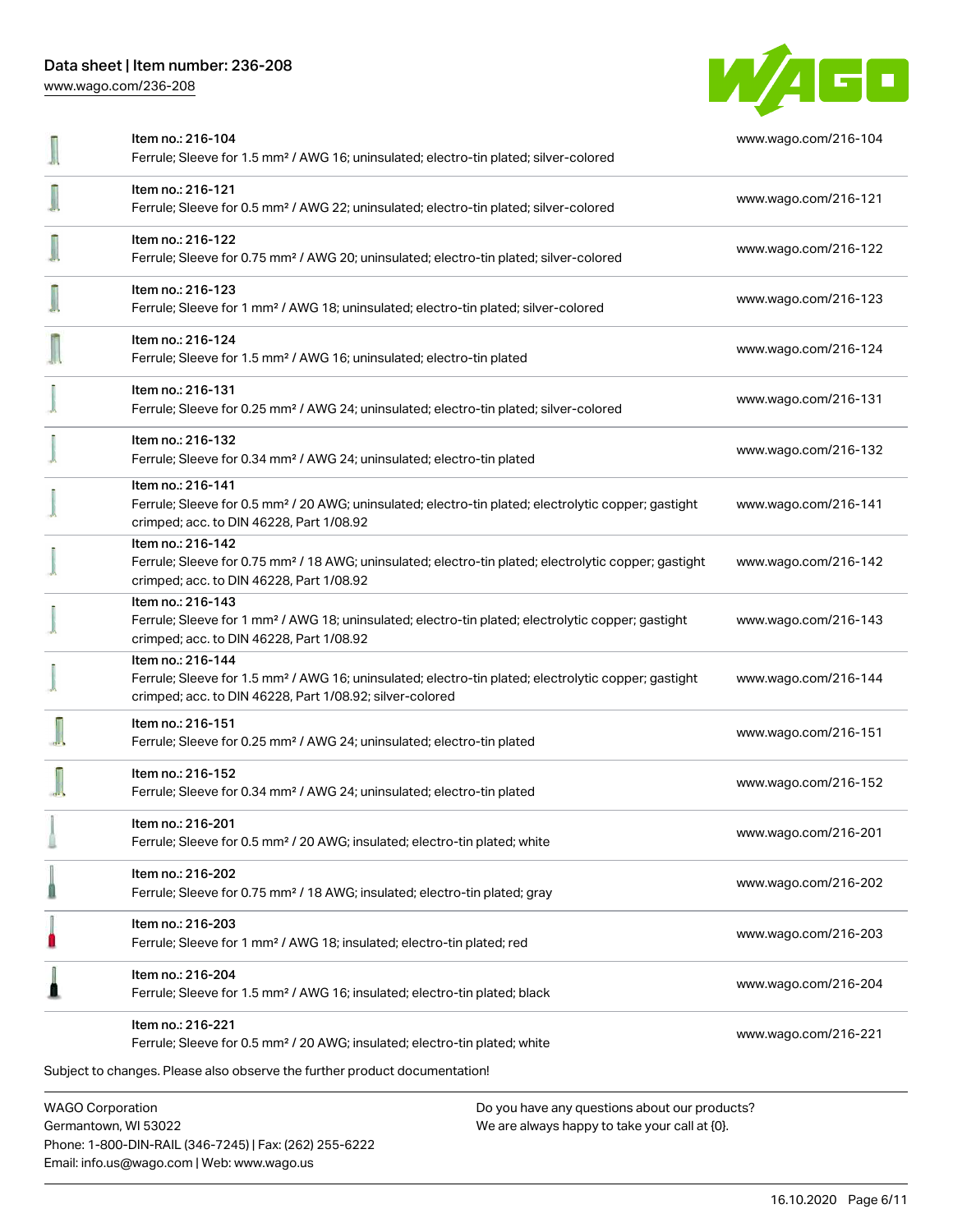

I



|       | Item no.: 216-222                                                                                                                                                                                       |                      |
|-------|---------------------------------------------------------------------------------------------------------------------------------------------------------------------------------------------------------|----------------------|
|       | Ferrule; Sleeve for 0.75 mm <sup>2</sup> / 18 AWG; insulated; electro-tin plated; gray                                                                                                                  | www.wago.com/216-222 |
| n     | Item no.: 216-223<br>Ferrule; Sleeve for 1 mm <sup>2</sup> / AWG 18; insulated; electro-tin plated; red                                                                                                 | www.wago.com/216-223 |
|       | Item no.: 216-224<br>Ferrule; Sleeve for 1.5 mm <sup>2</sup> / AWG 16; insulated; electro-tin plated; black                                                                                             | www.wago.com/216-224 |
|       | Item no.: 216-241<br>Ferrule; Sleeve for 0.5 mm <sup>2</sup> / 20 AWG; insulated; electro-tin plated; electrolytic copper; gastight<br>crimped; acc. to DIN 46228, Part 4/09.90; white                  | www.wago.com/216-241 |
|       | Item no.: 216-242<br>Ferrule; Sleeve for 0.75 mm <sup>2</sup> / 18 AWG; insulated; electro-tin plated; electrolytic copper; gastight<br>crimped; acc. to DIN 46228, Part 4/09.90; gray                  | www.wago.com/216-242 |
| Ω     | Item no.: 216-243<br>Ferrule; Sleeve for 1 mm <sup>2</sup> / AWG 18; insulated; electro-tin plated; electrolytic copper; gastight crimped; www.wago.com/216-243<br>acc. to DIN 46228, Part 4/09.90; red |                      |
|       | Item no.: 216-244<br>Ferrule; Sleeve for 1.5 mm <sup>2</sup> / AWG 16; insulated; electro-tin plated; electrolytic copper; gastight<br>crimped; acc. to DIN 46228, Part 4/09.90; black                  | www.wago.com/216-244 |
|       | Item no.: 216-262<br>Ferrule; Sleeve for 0.75 mm <sup>2</sup> / 18 AWG; insulated; electro-tin plated; electrolytic copper; gastight<br>crimped; acc. to DIN 46228, Part 4/09.90; gray                  | www.wago.com/216-262 |
|       | Item no.: 216-263<br>Ferrule; Sleeve for 1 mm <sup>2</sup> / AWG 18; insulated; electro-tin plated; electrolytic copper; gastight crimped; www.wago.com/216-263<br>acc. to DIN 46228, Part 4/09.90; red |                      |
|       | Item no.: 216-264<br>Ferrule; Sleeve for 1.5 mm <sup>2</sup> / AWG 16; insulated; electro-tin plated; electrolytic copper; gastight<br>crimped; acc. to DIN 46228, Part 4/09.90; black                  | www.wago.com/216-264 |
|       | Item no.: 216-284<br>Ferrule; Sleeve for 1.5 mm <sup>2</sup> / AWG 16; insulated; electro-tin plated; electrolytic copper; gastight<br>crimped; acc. to DIN 46228, Part 4/09.90; black                  | www.wago.com/216-284 |
|       | Item no.: 216-301<br>Ferrule; Sleeve for 0.25 mm <sup>2</sup> / AWG 24; insulated; electro-tin plated; yellow                                                                                           | www.wago.com/216-301 |
|       | Item no.: 216-302<br>Ferrule; Sleeve for 0.34 mm <sup>2</sup> / 22 AWG; insulated; electro-tin plated; green                                                                                            | www.wago.com/216-302 |
|       | Item no.: 216-321<br>Ferrule; Sleeve for 0.25 mm <sup>2</sup> / AWG 24; insulated; electro-tin plated; yellow                                                                                           | www.wago.com/216-321 |
|       | Item no.: 216-322<br>Ferrule; Sleeve for 0.34 mm <sup>2</sup> / 22 AWG; insulated; electro-tin plated; green                                                                                            | www.wago.com/216-322 |
| tools |                                                                                                                                                                                                         |                      |

Subject to changes. Please also observe the further product documentation!

WAGO Corporation Germantown, WI 53022 Phone: 1-800-DIN-RAIL (346-7245) | Fax: (262) 255-6222 Email: info.us@wago.com | Web: www.wago.us Do you have any questions about our products? We are always happy to take your call at {0}.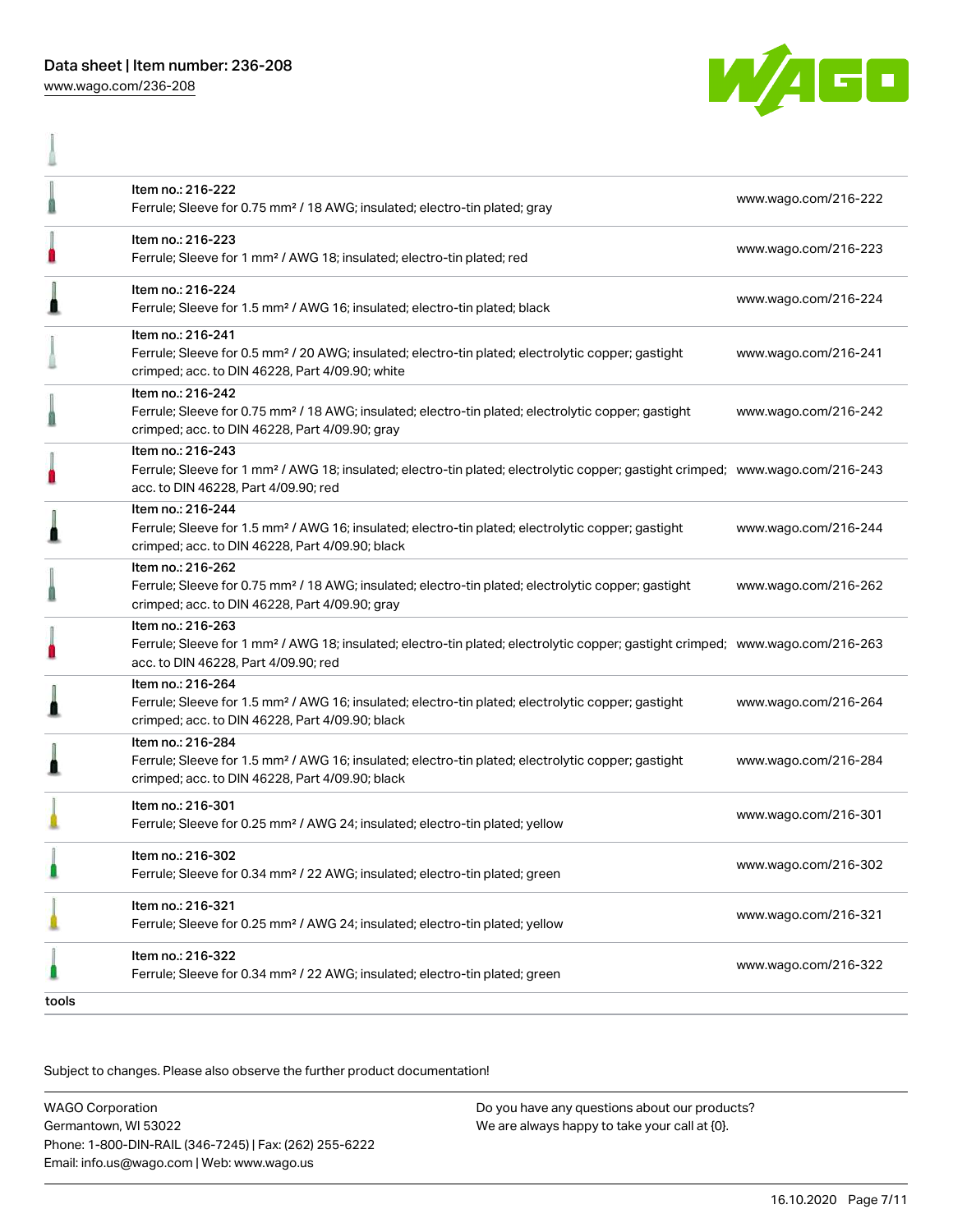

| Item no.: 210-657<br>Operating tool; Blade: 3.5 x 0.5 mm; with a partially insulated shaft; short; multicoloured         | www.wago.com/210-657 |
|--------------------------------------------------------------------------------------------------------------------------|----------------------|
| Item no.: 210-658<br>Operating tool; Blade: 3.5 x 0.5 mm; with a partially insulated shaft; angled; short; multicoloured | www.wago.com/210-658 |
| Item no.: 210-720<br>Operating tool; Blade: 3.5 x 0.5 mm; with a partially insulated shaft; multicoloured                | www.wago.com/210-720 |
| Item no.: 236-332<br>Operating tool; natural                                                                             | www.wago.com/236-332 |
| Item no.: 236-335<br>Operating tool; gray                                                                                | www.wago.com/236-335 |

# Downloads Documentation

| <b>Additional Information</b> |             |               |          |
|-------------------------------|-------------|---------------|----------|
| Technical explanations        | Apr 3, 2019 | pdf<br>3.6 MB | Download |
|                               |             |               |          |

### CAD files

### CAD data

| 2D/3D Models 236-208      | URL | Download |
|---------------------------|-----|----------|
| <b>CAE data</b>           |     |          |
| EPLAN Data Portal 236-208 | URL | Download |
| ZUKEN Portal 236-208      | URL | Download |

### PCB Design

| Symbol and Footprint 236-208                                                        | URL | Download |
|-------------------------------------------------------------------------------------|-----|----------|
| CAx data for your PCB design, consisting of "schematic symbols and PCB footprints", |     |          |

allow easy integration of the WAGO component into your development environment.

### Supported formats:

- $\blacksquare$ Accel EDA 14 & 15
- $\blacksquare$ Altium 6 to current version
- $\blacksquare$ Cadence Allegro
- $\blacksquare$ **DesignSpark**

Subject to changes. Please also observe the further product documentation! Eagle Libraries

| <b>WAGO Corporation</b>                                | Do you have any questions about our products? |
|--------------------------------------------------------|-----------------------------------------------|
| Germantown, WI 53022                                   | We are always happy to take your call at {0}. |
| Phone: 1-800-DIN-RAIL (346-7245)   Fax: (262) 255-6222 |                                               |
| Email: info.us@wago.com   Web: www.wago.us             |                                               |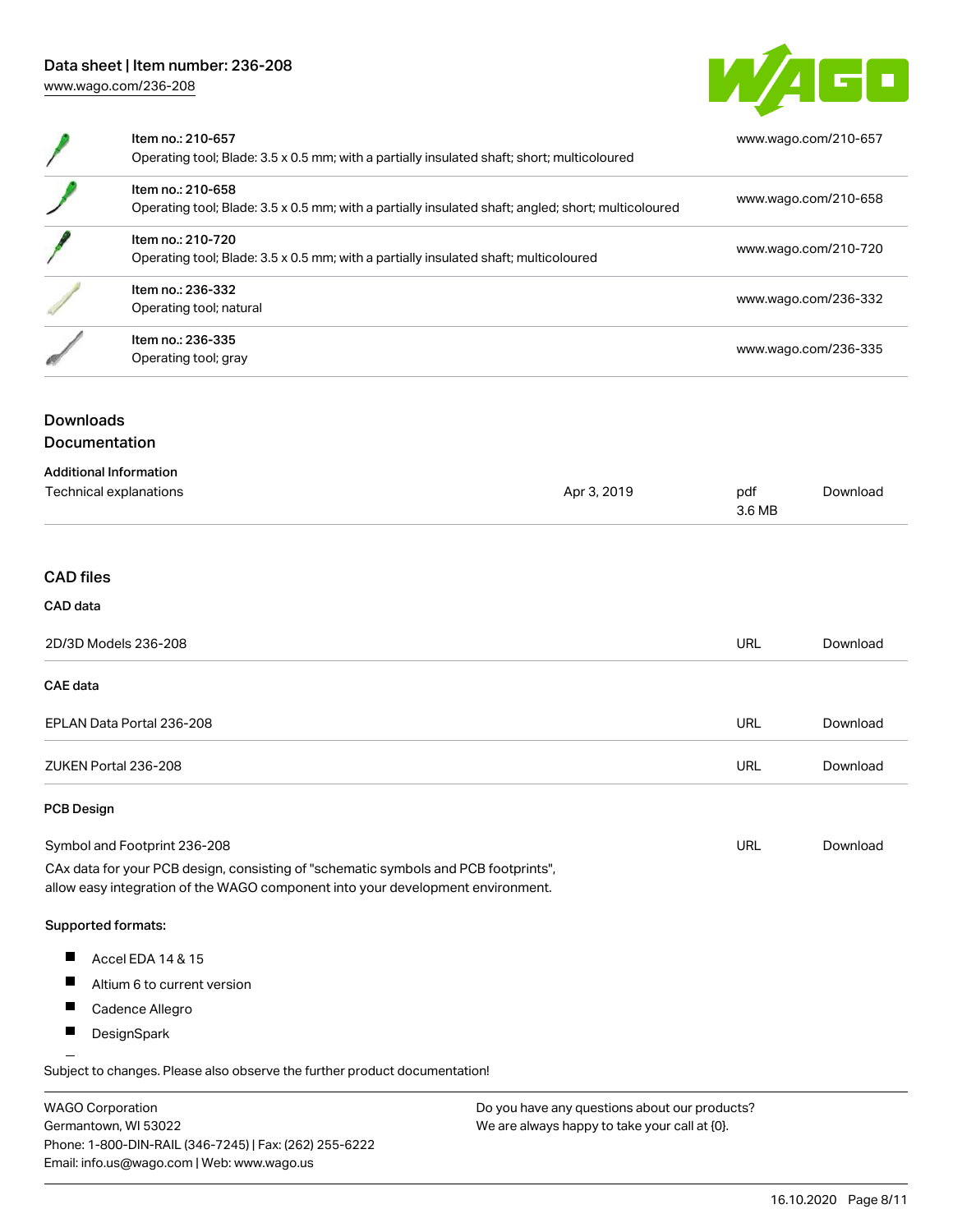[www.wago.com/236-208](http://www.wago.com/236-208)

- $\blacksquare$ Eagle Libraries
- $\blacksquare$ KiCad
- $\blacksquare$ Mentor Graphics BoardStation
- $\blacksquare$ Mentor Graphics Design Architect
- П Mentor Graphics Design Expedition 99 and 2000
- П OrCAD 9.X PCB and Capture
- П PADS PowerPCB 3, 3.5, 4.X, and 5.X
- $\blacksquare$ PADS PowerPCB and PowerLogic 3.0
- $\blacksquare$ PCAD 2000, 2001, 2002, 2004, and 2006
- $\blacksquare$ Pulsonix 8.5 or newer
- $\blacksquare$ STL
- $\blacksquare$ 3D STEP
- $\blacksquare$ TARGET 3001!
- $\blacksquare$ View Logic ViewDraw
- П Quadcept
- П Zuken CadStar 3 and 4
- $\blacksquare$ Zuken CR-5000 and CR-8000

PCB Component Libraries (EDA), PCB CAD Library Ultra Librarian

### Installation Notes

#### Conductor termination



Inserting a conductor via 3.5 mm screwdriver.



screwdriver.



Inserting a conductor via 3.5 mm Inserting a conductor via operating tool.

Screwdriver actuation parallel to conductor entry.

Screwdriver actuation perpendicular to conductor entry.

Subject to changes. Please also observe the further product documentation!

WAGO Corporation Germantown, WI 53022 Phone: 1-800-DIN-RAIL (346-7245) | Fax: (262) 255-6222 Email: info.us@wago.com | Web: www.wago.us

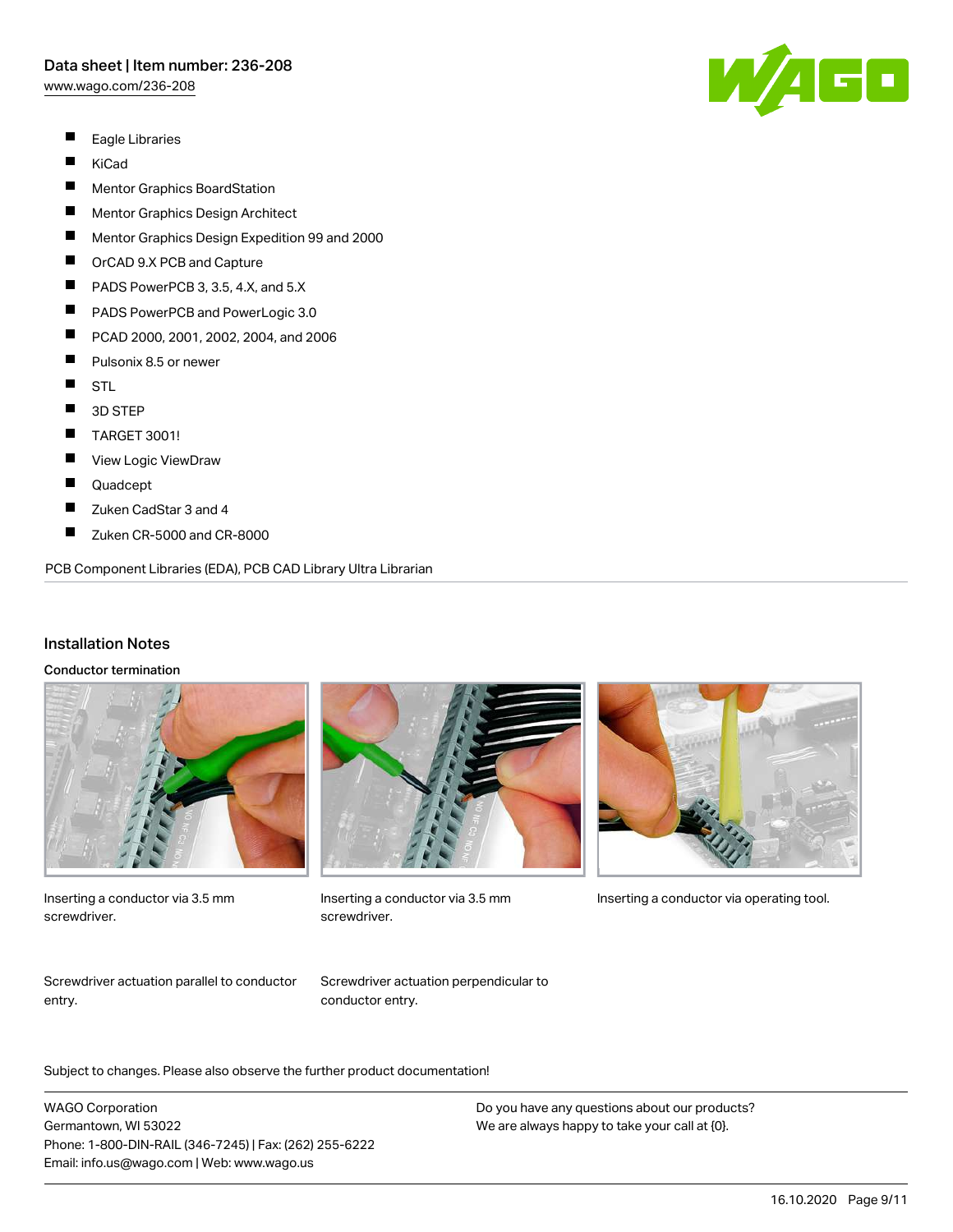### Data sheet | Item number: 236-208 [www.wago.com/236-208](http://www.wago.com/236-208)





Compared to standard screwdrivers, these operating tools are far more convenient for wiring PCB terminal strips at factory.

Installation



PCB Terminal Strips placed behind each other save space – staggering them by half the pin spacing simplifies subsequent wiring of the first row.

Installation

Subject to changes. Please also observe the further product documentation!

WAGO Corporation Germantown, WI 53022 Phone: 1-800-DIN-RAIL (346-7245) | Fax: (262) 255-6222 Email: info.us@wago.com | Web: www.wago.us